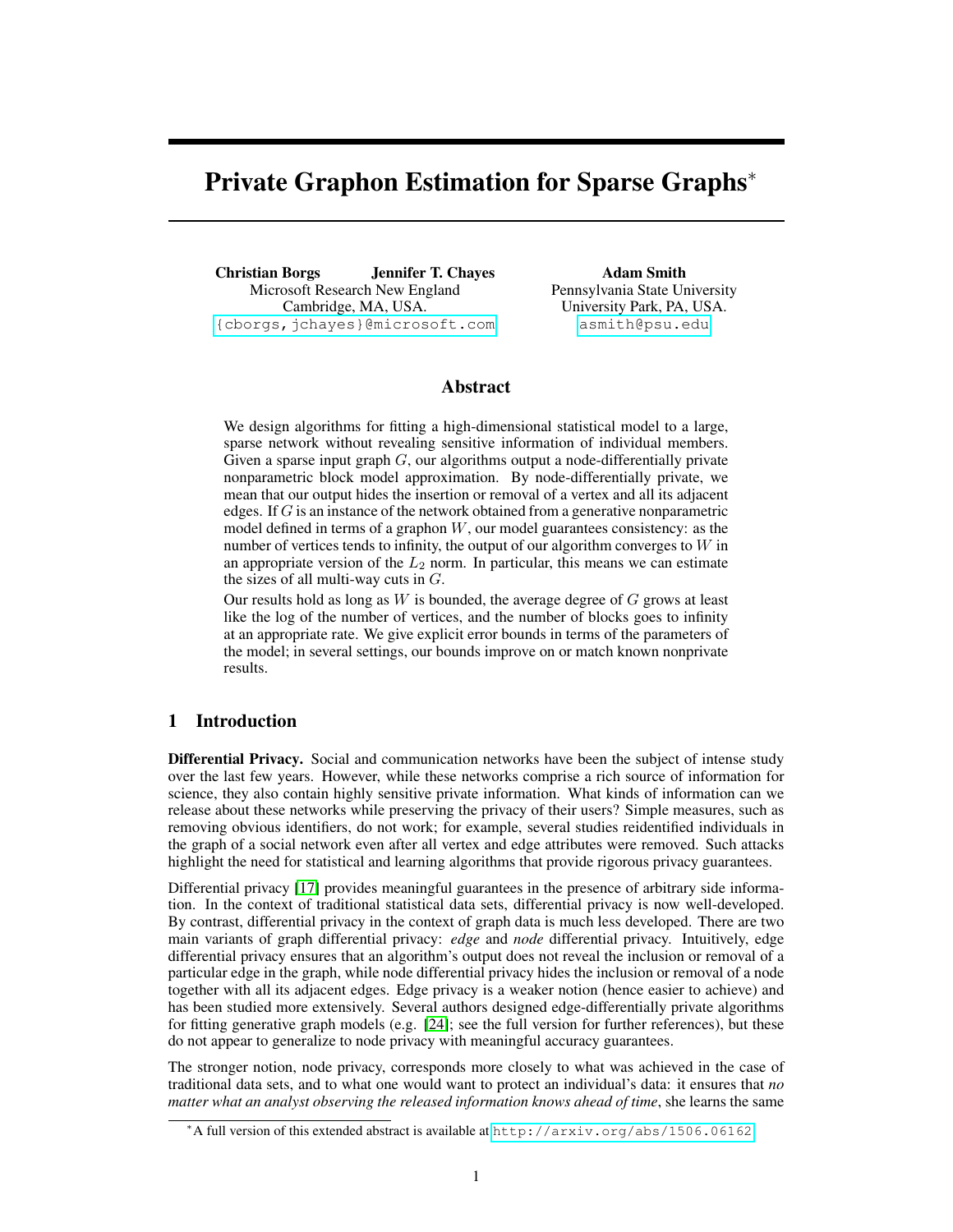things about an individual Alice regardless of whether Alice's data are used or not. In particular, no assumptions are needed on the way the individuals' data are generated (they need not even be independent). Node privacy was studied more recently [21, 14, 6, 26], with a focus on on the release of descriptive statistics (such as the number of triangles in a graph). Unfortunately, differential privacy's stringency makes the design of accurate, private algorithms challenging.

In this work, we provide the first algorithms for node-private inference of a high-dimensional statistical model that does not admit simple sufficient statistics.

Modeling Large Graphs via Graphons. Traditionally, large graphs have been modeled using various parametric models, one of the most popular being the stochastic block model [20]. Here one postulates that an observed graph was generated by first assigning vertices at random to one of  $k$ groups, and then connecting two vertices with a probability that depends on their assigned groups.

As the number of vertices of the graph in question grows, we do not expect the graph to be well described by a stochastic block model with a fixed number of blocks. In this paper we consider nonparametric models (where the number of parameters need not be fixed or even finite) given in terms of a *graphon*. A graphon is a measurable, bounded function  $W : [0,1]^2 \rightarrow [0,\infty)$  such that  $W(x, y) = W(y, x)$ , which for convenience we take to be normalized:  $\int W = 1$ . Given a graphon, we generate a graph on *n* vertices by first assigning i.i.d. uniform labels in  $[0, 1]$  to the vertices, and then connecting vertices with labels x, y with probability  $\rho_n W(x, y)$ , where  $\rho_n$  is a parameter determining the density of the generated graph  $G_n$  with  $\rho_n||W||_{\infty} \leq 1$ . We call  $G_n$  a W-random graph with target density  $\rho_n$  (or simply a  $\rho_n W$ -random graph).

To our knowledge, random graph models of the above form were first introduced under the name latent position graphs [19], and are special cases of a more general model of "inhomogeneous random graphs" defined in [7], which is the first place were *n*-dependent target densities  $\rho_n$  were considered. For both dense graphs (whose target density does not depend on the number of vertices) and sparse graphs (those for which  $\rho_n \to 0$  as  $n \to \infty$ ), this model is related to the theory of convergent graph sequences, [8, 23, 9, 10] and [11, 12], respectively.

**Estimation and Identifiability.** Assuming that  $G_n$  is generated in this way, we are then faced with the task of estimating W from a *single observation* of a graph  $G_n$ . To our knowledge, this task was first explicitly considered in [4], which considered graphons describing stochastic block models with a fixed number of blocks. This was generalized to models with a growing number of blocks [27, 15], while the first estimation of the nonparametric model was proposed in [5]. Most of the literature on estimating the nonparametric model makes additional assumptions on the function  $W$ , the most common one being that after a measure-preserving transformation, the integral of  $W$  over one variable is a strictly monotone function of the other, corresponding to an asymptotically strictly monotone degree distribution of  $G_n$ . (This assumption is quite restrictive: in particular, such results do not apply to graphons that represent block models.) For our purposes, the most relevant works are Wolfe and Olhede [28], Gao et al. [18], Chatterjee [13] and Abbe and Sandon [2] (as well as recent work done concurrently with this research [22]), which provide consistent estimators without monotonicity assumptions (see "Comparison to nonprivate bounds", below).

One issue that makes estimation of graphons challenging is *identifiability*: multiple graphons can lead to the same distribution on  $G_n$ . Specifically, two graphons W and W lead to the same distribution on W-random graphs if and only if there are measure preserving maps  $\phi$ ,  $\tilde{\phi}$  :  $[0,1] \rightarrow [0,1]$ such that  $W^{\phi} = \tilde{W}^{\phi}$ , where  $W^{\phi}$  is defined by  $W(x, y) = W(\phi(x), \phi(y))$  [16]. Hence, there is no "canonical graphon" that an estimation procedure can output, but rather an equivalence class of graphons. Some of the literature circumvents identifiability by making strong additional assumptions, such as strict monotonicity, that imply the existence of canonical equivalent class representatives. We make no such assumptions, but instead define consistency in terms of a metric on these equivalence classes, rather than on graphons as functions. We use a variant of the  $L_2$  metric,

$$
\delta_2(W, W') = \inf_{\phi:[0,1] \to [0,1]} \|W^{\phi} - W'\|_2
$$
, where  $\phi$  ranges over measure-preserving bijections. (1)

Our Contributions. In this paper we construct an algorithm that produces an estimate  $\hat{W}$  from a single instance  $G_n$  of a W-random graph with target density  $\rho_n$  (or simply  $\rho$ , when n is clear from the context). We aim for several properties: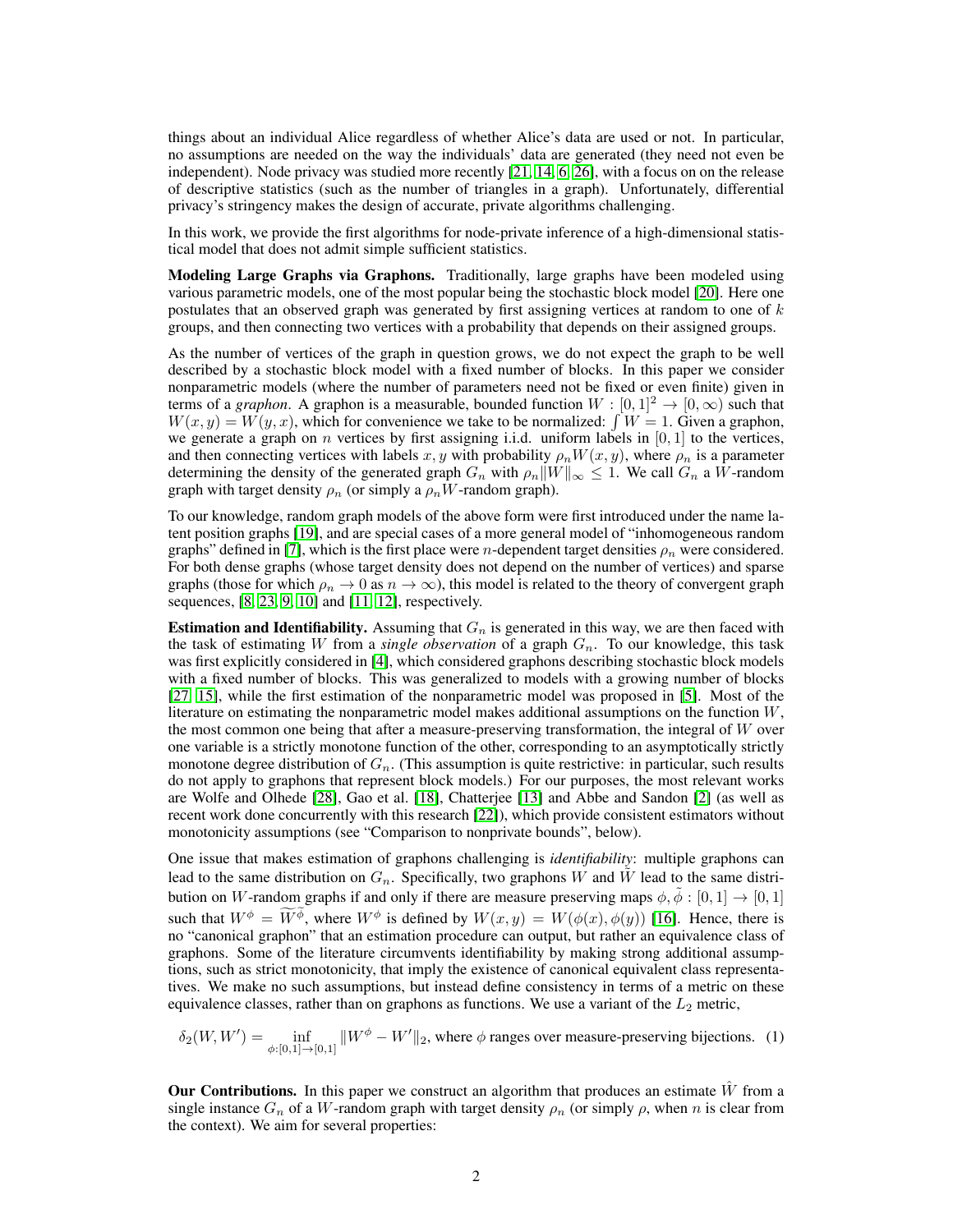- 1.  $\hat{W}$  is differentially private;
- 2. W is consistent, in the sense that  $\delta_2(W, \hat{W}) \to 0$  in probability as  $n \to \infty$ ;
- 3. W has a compact representation (in our case, as a matrix with  $o(n)$  entries);
- 4. The procedure works for sparse graphs, that is, when the density  $\rho$  is small;
- 5. On input  $G_n$ ,  $\hat{W}$  can be calculated efficiently.

Here we give an estimation procedure that obeys the first four properties, leaving the question of polynomial-time algorithms for future work. Given an input graph  $G_n$ , a privacy-parameter  $\epsilon$  and a target number k of blocks, our algorithm A produces a k-block graphon  $\hat{W} = \mathcal{A}(G_n)$  such that

- $\mathcal A$  is  $\epsilon$ -differentially node private. The privacy guarantee holds for all inputs, independent of modeling assumptions.
- If (1) W is an arbitrary graphon, normalized so  $\int W = 1$ , (2) the expected average degree  $(n-1)\rho$  grows at least as fast as log n, and (3) k goes to infinity sufficiently slowly with n, then, when  $G_n$  is  $\rho W$ -random, the estimate W for W is *consistent* (that is,  $\delta_2(\hat{W}, W) \to 0$ , both in probability and almost surely).
- We give a nonprivate variant of A that converges assuming only  $\omega(1)$  average degree.

Combined with the general theory of convergent graphs sequences, these results in particular give a node-private procedure for estimating the edge density of all cuts in a  $\rho W$ -random graph, see Section 2.2 below.

The main idea of our algorithm is to use the exponential mechanism of [25] to select a block model which approximately minimizes the  $\ell_2$  distance to the observed adjacency matrix of G, under the best possible assignment of nodes to blocks (this explicit search over assignments makes the algorithm take exponential time). In order to get an algorithm that is accurate on sparse graphs, we need several nontrivial extensions of current techniques. To achieve privacy, we use a new variation of the Lipschitz extension technique of [21, 14] to reduce the sensitivity of the  $\delta_2$  distance. While those works used Lipschitz extensions for noise addition, we use of Lipshitz extensions inside the "exponential mechanism" [25] (to control the sensitivity of the score functions). To bound our algorithm's error, we provide a new analysis of the  $\ell_2$ -minimization algorithm; we show that approximate minimizers are not too far from the actual minimizer (a "stability" property). Both aspects of our work are enabled by restricting the  $\ell_2^2$ -minimization to a set of block models whose density (in fact,  $L_{\infty}$ norm) is not much larger than that of the underlying graph. The algorithm is presented in Section 3.

Our most general result proves consistency for arbitrary graphons  $W$  but does not provides a concrete rate of convergence. However, we provide explicit rates under various assumptions on W. Specifically, we relate the error of our estimator to two natural error terms involving the graphon W: the error  $\epsilon_k^{(O)}$  $k^{(O)}(W)$  of the best k-block approximation to W in the  $L_2$  norm (see (4) below) and an error term  $\epsilon_n(W)$  measuring the  $L_2$ -distance between the graphon W and the matrix of probabilities  $H_n(W)$  generating the graph  $G_n$  (see (5) below.) In terms of these error terms, Theorem 1 shows

$$
\delta_2\left(W,\hat{W}\right) \le \epsilon_k^{(O)}(W) + 2\epsilon_n(W) + O_P\left(\sqrt[4]{\frac{\log k}{\rho n}} + \sqrt{\frac{k^2\log n}{n\epsilon}} + \frac{1}{\rho\epsilon n}\right). \tag{2}
$$

provided the average degree  $\rho n$  grows at least like  $\log n$ . Along the way, we provide a novel analysis of a straightforward, nonprivate least-squares estimator that does not require an assumption on the average degree, and leads to an error bound with a better dependence on k:

$$
\delta_2\left(W, \hat{W}_{\text{nonprivate}}\right) \le \epsilon_k^{(O)}(W) + 2\epsilon_n(W) + O_P\left(\sqrt[4]{\frac{\log k}{\rho n} + \frac{k^2}{\rho n^2}}\right). \tag{3}
$$

It follows from the theory of graph convergence that for all graphons W, we have  $\epsilon_k^{(O)}$  $_{k}^{(O)}(W) \rightarrow 0$  as  $k \to \infty$  and  $\epsilon_n(W) \to 0$  almost surely as  $n \to \infty$ . By selecting k appropriately, the nonprivate algorithm converges for any bounded graphon as long as  $\rho n \to \infty$  with n; the private algorithm converges whenever  $\rho n \ge 6 \log n$  (e.g., for constant  $\epsilon$ ). As proven in the full version, we also have  $\epsilon_n(W) = O_P(\epsilon_k^{(O)})$  $\binom{N}{k}(W) + \sqrt[4]{k/n}$ , though this upper bound is loose in many cases.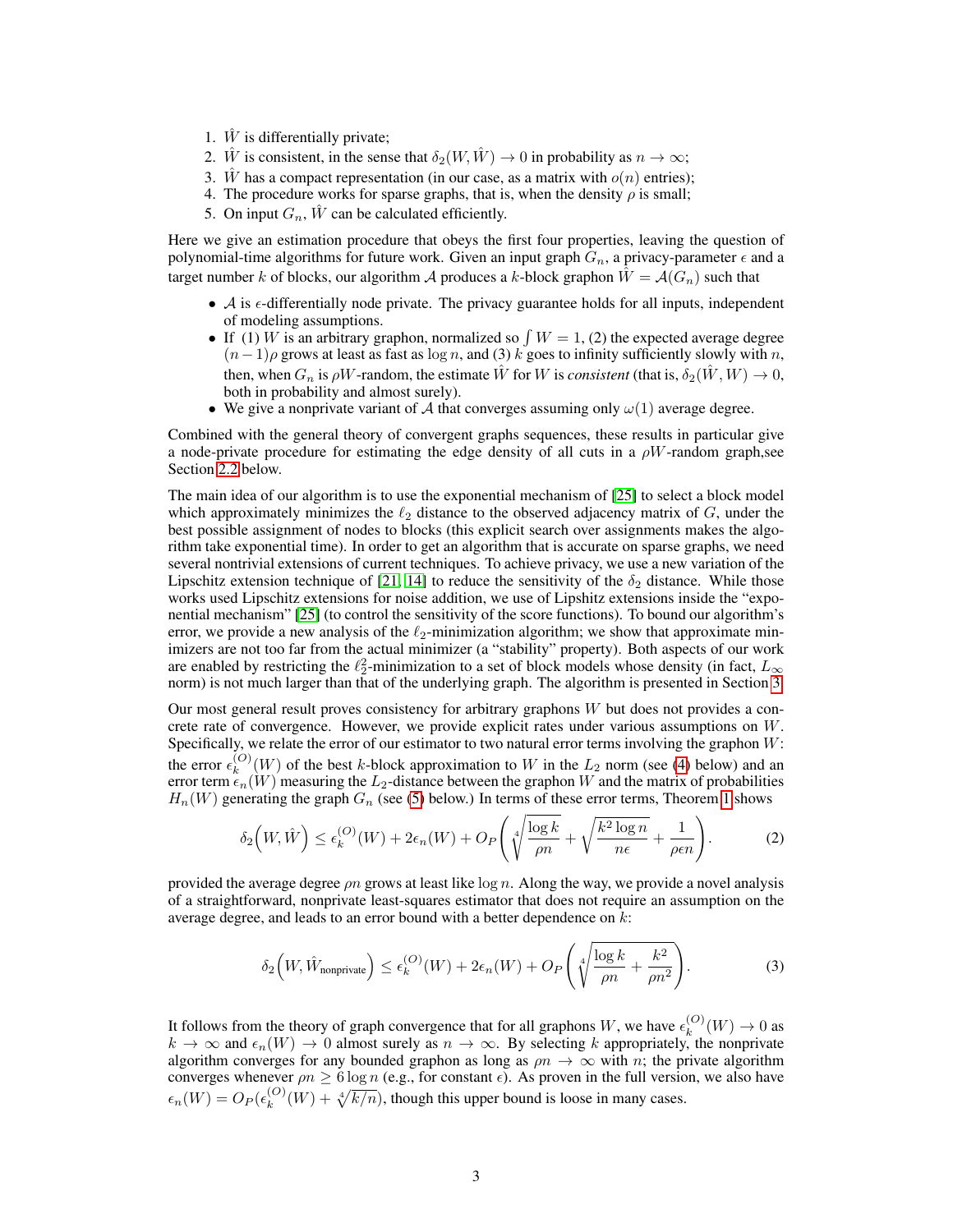As a specific instantiation of these bounds, let us consider the case that  $W$  is exactly described by a k-block model, in which case  $\epsilon_k^{(O)}$  $(k_n^{(O)}(W) = 0$  and  $\epsilon_n(W) = O_P(\sqrt[4]{k/n})$  (see full version for a proof). For  $k \leq (n/\log^2 n)^{1/3}$ ,  $\rho \geq \log(k)/k$  and constant  $\epsilon$ , our private estimator has an asymptotic error that is dominated by the (unavoidable) error of  $\epsilon_n(W) = \sqrt[4]{k/n}$ , showing that we do not lose anything due to privacy in this special case. Another special case is when W is  $\alpha$ -Hölder continuous, in which case  $\epsilon_k^{(O)}$  $k_k^{(O)}(W) = O(k^{-\alpha})$  and  $\epsilon_n(W) = O_P(n^{-\alpha/2})$ ; see Remark 2 below.

Comparison to Previous Nonprivate Bounds. We provide the first consistency bounds for estimation of a nonparametric graph model subject to node differential privacy. Along the way, for sparse graphs, we provide more general consistency results than were previously known, regardless of privacy. In particular, to the best of our knowledge, *no prior results give a consistent estimator for* W *that works for sparse graphs without any additional assumptions besides boundedness.*

When compared to results for nonprivate algorithms applied to graphons obeying additional assumptions, our bounds are often incomparable, and in other cases match the existing bounds.

We start by considering graphons which are themselves step functions with a known number of steps  $k$ . In the dense case, the nonprivate algorithms of [18] and [13], as well as our nonprivate algorithm, give an asymptotic error that is dominated by the term  $\epsilon_n(W) = O(\sqrt[4]{k/n})$ , which is of the same order as our private estimator as long as  $k = \tilde{o}(n^{1/3})$ . [28] provided the first convergence results for estimating graphons in the sparse regime. Assuming that  $W$  is bounded above and below (so it takes values in a range  $[\lambda_1, \lambda_2]$  where  $\lambda_1 > 0$ ), they analyze an inefficient algorithm (the MLE). The bounds of [28] are incomparable to ours, though for the case of k-block graphons, both their bounds and our nonprivate bound are dominated by the term  $\sqrt[4]{k/n}$  when  $\rho > (\log k)/k$  and  $k \le \rho n$ . different sequence of works shows how to consistently estimate the underlying block model with a *fixed* number of blocks k in polynomial time for very sparse graphs (as for our non-private algorithm, the only thing which is needed is that  $n\rho \to \infty$  [3, 1, 2]; we are not aware of concrete bounds on the convergence rate.

For the case of *dense*  $\alpha$ -Hölder-continuous graphons, the results of [18] give an error which is dominated by the term  $\epsilon_n(W) = O_P(n^{-\alpha/2})$ . For  $\alpha < 1/2$ , our nonprivate bound matches this bound, while for  $\alpha > 1/2$  it is worse. [28] considers the sparse case. The rate of their estimator is incomparable to that of ours; further, their analysis requires a lower bound on the edge probabilities, while ours does not. Very recently, after our paper was submitted, both the bounds of [28] as well as our non-private bound (3) were substantially improved [22], leading to an error bound where the  $4<sup>th</sup>$ root in (3) is replaced by a square root (at the cost of an extra constant multiplying the oracle error.)

See the full version for a more detailed discussion of the previous literature.

## 2 Preliminaries

#### 2.1 Notation

For a graph G on  $[n] = \{1, \ldots, n\}$ , we use  $E(G)$  and  $A(G)$  to denote the edge set and the adjacency matrix of G, respectively. The edge density  $\rho(G)$  is defined as the number of edges divided by  $\binom{n}{2}$ . Finally the degree  $d_i$  of a vertex i in G is the number of edges containing i. We use the same notation for a weighted graph with nonnegative edge weights  $\beta_{ij}$ , where now  $\rho(G) = \frac{2}{n(n-1)} \sum_{i < j} \beta_{ij}$ , and  $d_i = \sum_{j \neq i} \beta_{ij}$ . We use  $\mathbb{G}_n$  to denote the set of weighted graphs on n vertices with weights in [0, 1], and  $\mathbb{G}_{n,d}$  to denote the set of all graphs in  $\mathbb{G}_n$  that have maximal degree at most d.

From Matrices to Graphons. We define a graphon to be a bounded, measurable function  $W$ :  $[0,1]^2 \rightarrow \mathbb{R}_+$  such that  $W(x,y) = W(y,x)$  for all  $x,y \in [0,1]$ . It will be convenient to embed the set of a symmetric  $n \times n$  matrix with nonnegative entries into graphons as follows: let  $\mathcal{P}_n$  =  $(I_1, \ldots, I_n)$  be the partition of  $[0, 1]$  into adjacent intervals of lengths  $1/n$ . Define  $W[A]$  to be the step function which equals  $A_{ij}$  on  $I_i \times I_j$ . If A is the adjacency matrix of an unweighted graph G, we use  $W[G]$  for  $W[A]$ .

**Distances.** For  $p \in [1, \infty)$  we define the  $L_p$  norm of an  $n \times n$  matrix A and a (Borel)-measurable function  $W : [0,1]^2 \to \mathbb{R}$  by  $||A||_p = \left(\frac{1}{n^2} \sum_{i,j} |A_{ij}|^p\right)^{1/p}$ , and  $||f||_p = \left(\int |f(x,y)|^p dx dy\right)^{1/p}$ ,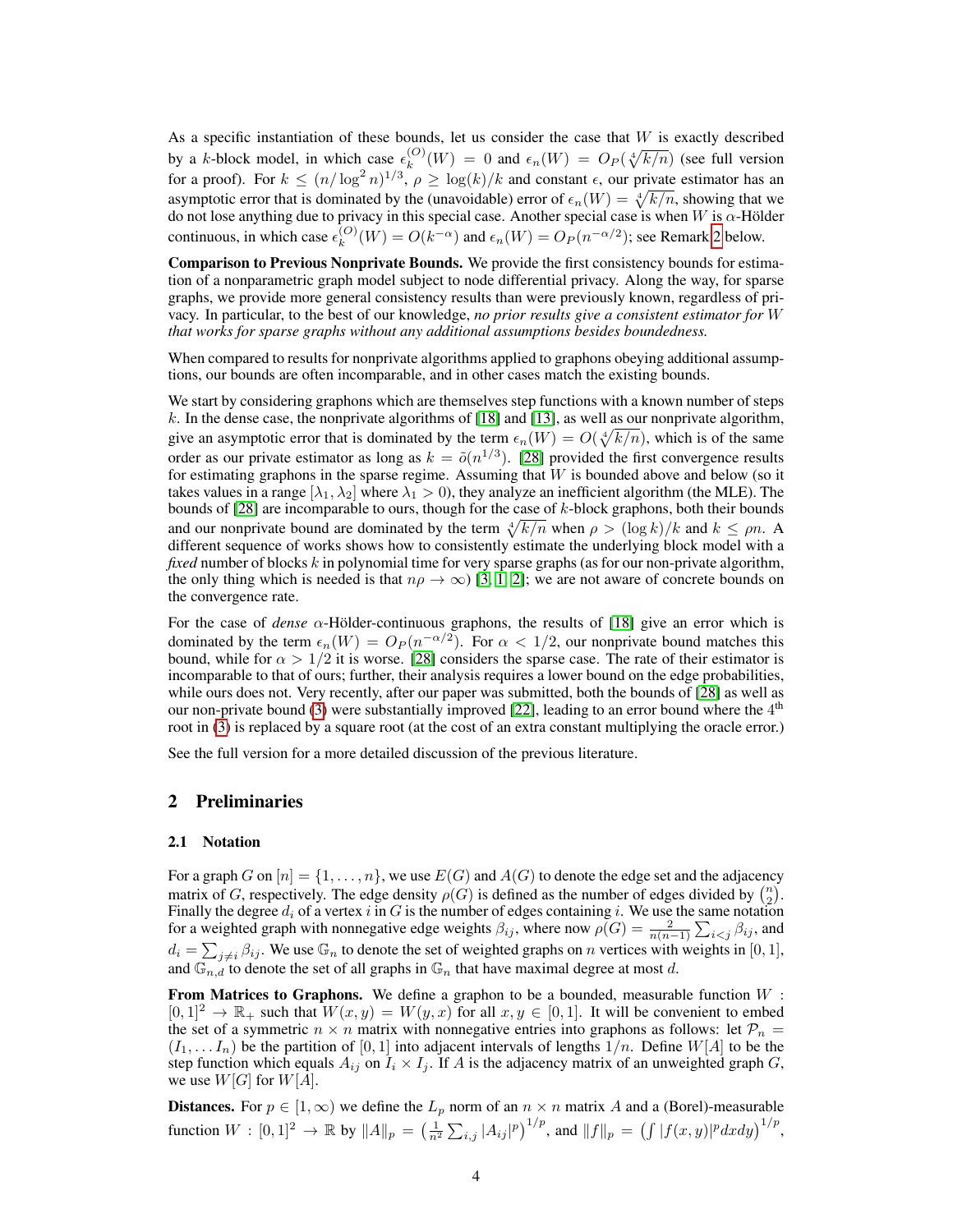respectively. Associated with the  $L_2$ -norm is a scalar product, defined as  $\langle A, B \rangle = \frac{1}{n^2} \sum_{i,j} A_{ij} B_{ij}$ for two  $n \times n$  matrices A and B, and  $\langle U, W \rangle = \int U(x, y)W(x, y)dxdy$  for two square integrable functions  $U, W : [0, 1]^2 \to \mathbb{R}$ . Note that with this notation, the edge density and the  $L_1$  norm are related by  $||G||_1 = \frac{n-1}{n} \rho(G)$ .

Recalling (1), we define the  $\delta_2$  distance between two matrices A, B, or between a matrix A and a graphon W by  $\delta_2(A, B) = \delta_2(W[A], W[B])$  and  $\delta_2(A, W) = \delta_2(W[A], W)$ . In addition, we will also use the in general larger distances  $\delta_2(A, B)$  and  $\delta_2(A, W)$ , defined by taking a minimum over matrices A' which are obtained from A by a relabelling of the indices:  $\hat{\delta}_2(A, B) = \min_{A'} ||A' - B||_2$ and  $\hat{\delta}_2(A, W) = \min_{A'} ||W[A'] - W||_2$ .

## 2.2 W-random graphs, graph convergence and multi-way cuts

W-random graphs and stochastic block models. Given a graphon W we define a random  $n \times n$ matrix  $H_n = H_n(W)$  by choosing n "positions"  $x_1, \ldots, x_n$  i.i.d. uniformly at random from [0, 1] and then setting  $(H_n)_{ij} = W(x_i, x_j)$ . If  $||W||_{\infty} \leq 1$ , then  $H_n(W)$  has entries in [0, 1], and we can form a random graph  $G_n = G_n(W)$  on *n*-vertices by choosing an edge between two vertices  $i < j$ with probability  $(H_n)_{ij}$ , independently for all  $i < j$ . Following [23] we call  $G_n(W)$  a W-random graph and  $H_n(W)$  a W-weighted random graph. We incorporate a target density  $\rho_n$  (or simply  $\rho$ , when n is clear from the context) by normalizing W so that  $\int W = 1$  and taking G to be a sample from  $G_n(\rho W)$ . In other words, we set  $Q = H_n(\rho W) = \rho H_n(W)$  and then connect i to j with probability  $Q_{ij}$ , independently for all  $i < j$ .

Stochastic block models are specific examples of W-random graph in which W is constant on sets of the form  $I_i \times I_j$ , where  $(I_1, \ldots, I_k)$  is a partition of  $[0, 1]$  into intervals of possibly different lengths.

On the other hand, an arbitrary graphon  $W$  can be well approximated by a block model. Indeed, let

$$
\epsilon_k^{(O)}(W) = \min_B \|W - W[B]\|_2 \tag{4}
$$

where the minimum runs over all  $k \times k$  matrices B. By a straightforward argument (see, e.g., [11])  $\epsilon_k^{(O)}$  $k_k^{(O)}(W) = ||W - W_{\mathcal{P}_k}||_2 \to 0$  as  $k \to \infty$ . We will take this approximation as a benchmark for our approach, and consider it the error an "oracle" could obtain (hence the superscript  $O$ ).

Another key term in our algorithm's error guarantee is the distance between  $H_n(W)$  and  $W$ ,

$$
\epsilon_n(W) = \hat{\delta}_2(H_n(W), W). \tag{5}
$$

It goes to zero as  $n \to \infty$  by the following lemma, which follows easily from the results of [11].

**Lemma 1.** Let W be a graphon with  $||W||_{\infty} < \infty$ . With probability one,  $||H_n(W)||_1 \rightarrow ||W||_1$  and  $\epsilon_n(W) \to 0.$ 

**Convergence.** Given a sequence of W-random graphs with target densities  $\rho_n$ , one might wonder whether the graphs  $G_n = G_n(\rho_n W)$  converge to W in a suitable metric. The answer is yes, and involves the so-called cut-metric  $\delta_{\Box}$  first introduced in [9]. Its definition is identical to the definition (1) of the norm  $\delta_2$ , except that instead of the  $L_2$ -norm  $\|\cdots\|_2$ , it involves the Frieze-Kannan cut-norm  $||W||_{\square}$  defined as the sup of  $\left| \int_{S \times T} W \right|$  over all measurable sets  $S, T \subset [0, 1]$ . In the metric  $\delta_{\Box}$ , the W-random graphs  $G_n = G_n(\rho W)$  then converge to W in the sense that  $\delta_{\square} \Big(\frac{1}{\rho(G_n)}W[G_n],W\Big)\rightarrow 0,$  see [11] for the proof.

**Estimation of Multi-Way Cuts.** Using the results of [12], the convergence of  $G_n$  in the cut-metric  $\delta_{\square}$  implies many interesting results for estimating various quantities defined on the graph  $G_n$ . Indeed, a consistent approximation  $\hat{W}$  to W in the metric  $\delta_2$  is clearly consistent in the weaker metric  $\delta_{\square}$ . This distance, in turn, controls various quantities of interest to computer scientists, e.g., the size of all multi-way cuts, implying that a consistent estimator for  $W$  also gives consistent estimators for all multi-way cuts. See the full version for details.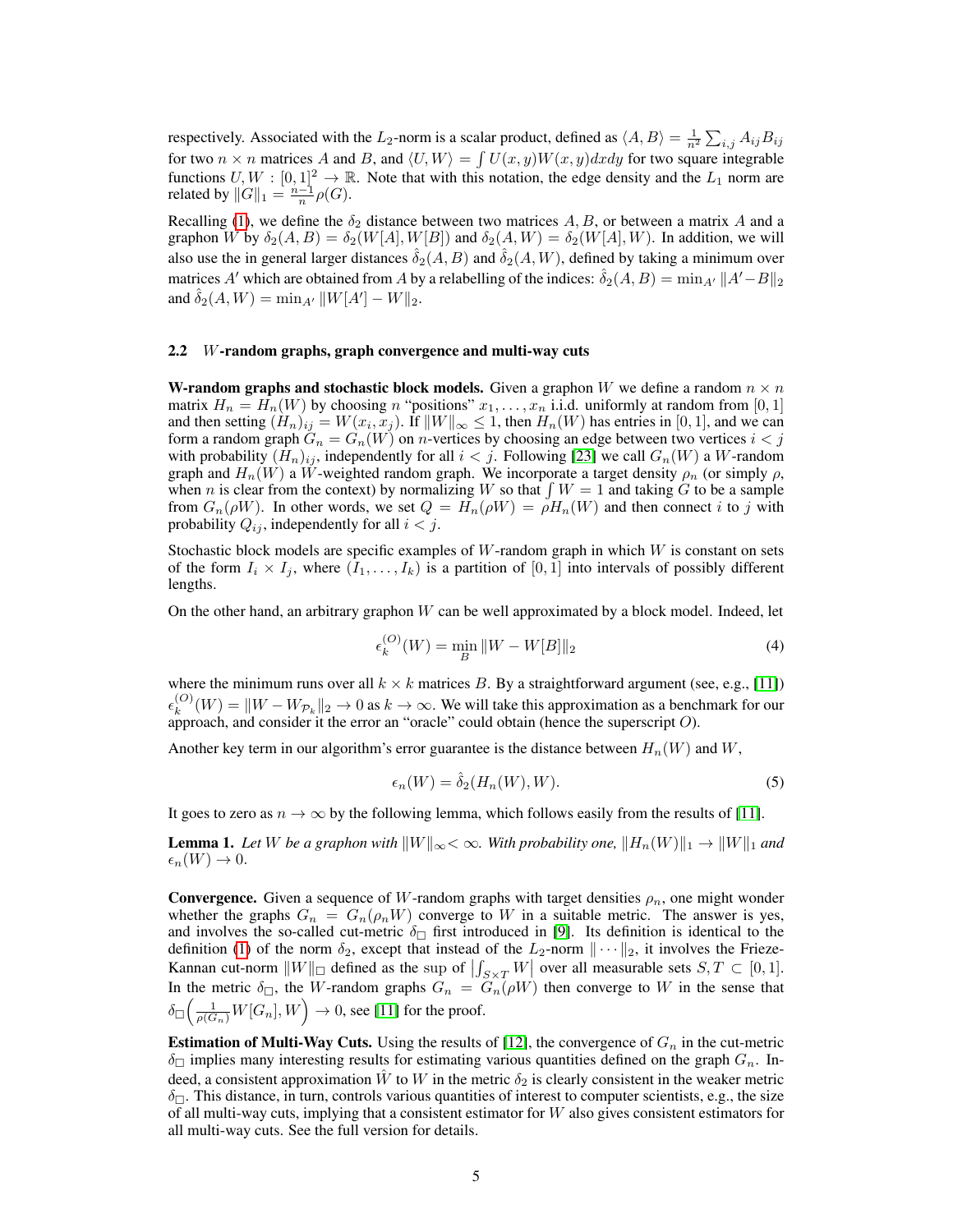## 2.3 Differential Privacy for Graphs

The goal of this paper is the development of a differentially private algorithm for graphon estimation. The privacy guarantees are formulated for worst-case inputs — we do not assume that  $G$  is generated from a graphon when analyzing privacy. This ensures that the guarantee remains meaningful no matter what an analyst knows ahead of time about G.

In this paper, we consider node privacy. We call two graphs  $G$  and  $G'$  *node neighbors* if one can be obtained from the other by removing one node and its adjacent edges.

Definition 1 ( $\epsilon$ -node-privacy). A randomized algorithm A is  $\epsilon$ -node-private *if for all events* S in the *output space of A, and node neighbors*  $G, G'$ ,

$$
\Pr[\mathcal{A}(G) \in S] \le \exp(\epsilon) \times \Pr[\mathcal{A}(G') \in S].
$$

We also need the notion of the *node-sensitivity* of a function  $f : \mathbb{G}_n \to \mathbb{R}$ , defined as maximum  $\max_{G, G'} |f(G) - f(G')|$ , where the maximum goes over node-neighbors. The node sensitivity is the Lipshitz constant of  $f$  viewed as a map between appropriate metrics.

# 3 Differentially Private Graphon Estimation

#### 3.1 Least-squares Estimation

Given a graph as input generated by an unknown graphon  $W$ , our goal is to recover a block-model approximation to  $W$ . The basic nonprivate algorithm we emulate is least squares estimation, which outputs the  $k \times k$  matrix B which is closest to the input adjacency matrix A in the distance

$$
\hat{\delta}_2(B, A) = \min_{\pi} \|B_{\pi} - A\|_2,
$$

where the minimum runs over all equipartitions  $\pi$  of  $[n]$  into k classes, i.e., over all maps  $\pi : [n] \rightarrow$ [k] such that all classes have size as close to  $n/k$  as possible, i.e., such that  $||\pi^{-1}(i)| - n/k| < 1$ for all *i*, and  $B_{\pi}$  is the  $n \times n$  block-matrix with entries  $(B_{\pi})_{xy} = B_{\pi(x)\pi(y)}$ . If A is the adjacency matrix of a graph G, we write  $\delta_2(B, G)$  instead of  $\delta_2(B, A)$ . In the above notation, the basic algorithm we would want to emulate is then the algorithm which outputs the least square fit  $\hat{B} =$  $\operatorname{argmin}_B \hat{\delta}_2(B, G)$ , where the argmin runs over all symmetric  $k \times k$  matrices B.

#### 3.2 Towards a Private Algorithm

Our algorithm uses a carefully chosen instantiation of the *exponential mechanism* of McSherry and Talwar [25]. The most direct application of their framework would be to output a random  $k \times k$ matrix  $B$  according to the probability distribution

$$
\Pr(\hat{B} = B) \propto \exp\left(-C\hat{\delta}_2^2(B, A)\right),\,
$$

for some  $C > 0$ . The resulting algorithm is  $\epsilon$ -differentially private if we set C to be  $\epsilon$  over twice the node-sensitivity of the "score function", here  $\delta_2^2(B, \cdot)$ . But this value of C turns out to be too small to produce an output that is a good approximation to the least square estimator. Indeed, for a given matrix B and equipartition  $\pi$ , the node-sensitivity of  $||G - B_{\pi}||_2^2$  can be as large as  $\frac{1}{n}$ , leading to a value of  $C$  which is too small to produce useful results for sparse graphs.

To address this, we first note that we can work with an equivalent score that is much less sensitive. Given B and  $\pi$ , we subtract off the squared norm of G to obtain the following:

$$
score(B, \pi; G) = ||G||_2^2 - ||G - B_{\pi}||_2^2 = 2\langle G, B_{\pi}\rangle - ||B_{\pi}||^2, \text{ and } (6)
$$
  

$$
score(B; G) = \max_{\pi} score(B, \pi; G),
$$
 (7)

where the max ranges over equipartitions  $\pi : [n] \to [k]$ . For a fixed input graph G, maximizing the score is the same as minimizing the distance, i.e.  $\operatorname{argmin}_B \hat{\delta}_2(B, G) = \operatorname{argmax}_B score(B; G)$ .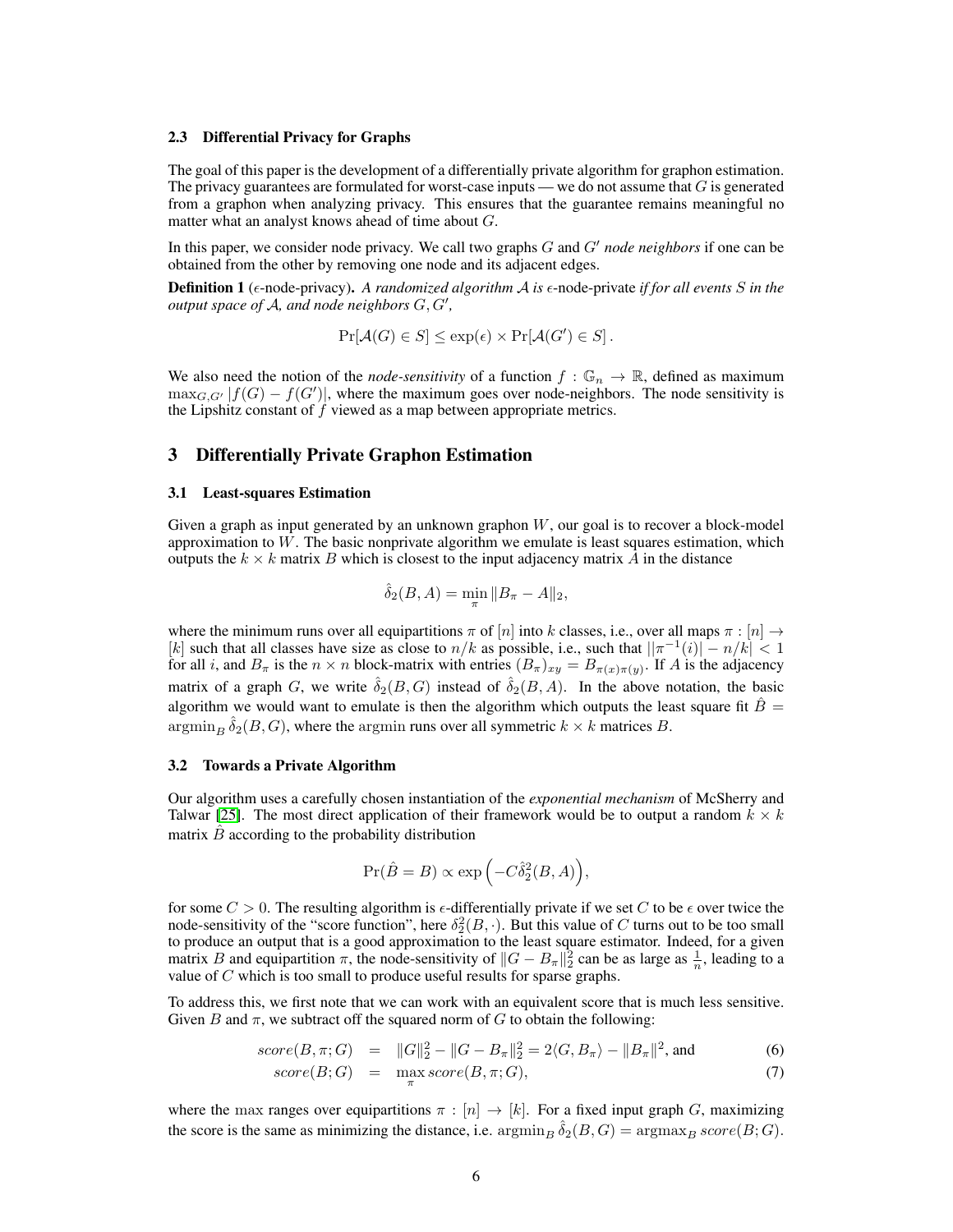The sensitivity of the new score is then bounded by  $\frac{2}{n^2} \cdot ||B||_{\infty}$  times the maximum degree in G (since G only affects the score via the inner product  $\langle \tilde{G}, B_{\pi} \rangle$ ). But this is still problematic since, a priori, we have no control over either the size of  $||B||_{\infty}$  or the maximal degree of G.

To keep the sensitivity low, we make two modifications: first, we only optimize over matrices  $B$ whose entries bounded by (roughly)  $\rho_n$  (since a good estimator will have entries which are not much larger than  $\|\rho_n W\|_{\infty}$ , which is of order  $\rho_n$ ); second, we restrict the score to be accurate only on graphs whose maximum degree is at most a constant times the average degree, since this is what one expects for graphs generated from a bounded graphon. While the first restriction can be directly enforced by the algorithm, the second is more delicate, since we need to provide privacy for *all* inputs, including graphs with very large maximum degree. We employ an idea from [6, 21]: we first consider the restriction of  $score(B, \pi; \cdot)$  to  $\mathbb{G}_{n,d_n}$  where  $d_n$  will be chosen to be of the order of the average degree of  $G$ , and then extend it back to all graphs while keeping the sensitivity low.

#### 3.3 Private Estimation Algorithm

Our final algorithm takes as input the privacy parameter  $\epsilon$ , the graph G, a number k of blocks, and a constant  $\lambda \geq 1$  that will have to be chosen large enough to guarantee consistency of the algorithm.

## Algorithm 1: Private Estimation Algorithm

**Input:**  $\epsilon > 0$ ,  $\lambda \geq 1$ , an integer k and graph G on n vertices. **Output:**  $k \times k$  block graphon (represented as a  $k \times k$  matrix B) estimating  $\rho W$ Compute an  $(\epsilon/2)$ -node-private density approximation  $\hat{\rho} = \rho(G) + \text{Lap}(4/n\epsilon)$ ;  $d = \lambda \hat{\rho} n$  (the target maximum degree);  $\mu = \lambda \hat{\rho}$  (the target  $L_{\infty}$  norm for  $\hat{B}$ ); For each B and  $\pi$ , let  $\widehat{\text{score}}(B, \pi; \cdot)$  denote a nondecreasing Lipschitz extension (from [21]) of

 $score(B, \pi; \cdot)$  from  $\mathbb{G}_{n,d}$  to  $\mathbb{G}_n$  such that for all matrices  $A$ ,  $\widehat{score}(B, \pi; A) \leq score(B, \pi; A)$ , and define

$$
\widehat{\text{score}}(B; A) = \max_{\pi} \widehat{\text{score}}(B, \pi; A)
$$

return  $\hat{B}$ , sampled from the distribution

$$
\Pr(\hat{B} = B) \propto \exp\left(\frac{\epsilon}{4\Delta} \widehat{\text{score}}(B; A)\right),\,
$$

where  $\Delta = \frac{4d\mu}{n^2} = \frac{4\lambda^2 \hat{\rho}^2}{n}$  $\frac{p}{n}$  and *B* ranges over matrices in

 $\mathcal{B}_{\mu} = \{B \in [0, \mu]^{k \times k} : \text{all entries } B_{i,j} \text{ are multiples of } \frac{1}{n}\};$ 

Our main results about the private algorithm are the following lemma and theorem.

## Lemma 2. *Algorithm 1 is -node private.*

**Theorem 1** (Performance of the Private Algorithm). Let  $W : [0,1]^2 \rightarrow [0,\Lambda]$  be a normalized *graphon, let*  $0 < \rho \Lambda \leq 1$ , *let*  $G = G_n(\rho W)$ ,  $\lambda \geq 1$ , and  $k$  *be an integer. Assume that*  $\rho n \geq 6 \log n$ *and*  $8\Lambda \leq \lambda \leq \sqrt{n}, 2 \leq k \leq \min\{n\sqrt{\frac{p}{2}}, e^{\frac{\rho n}{2}}\}$ . Then the Algorithm 1 outputs an approximation  $(\hat{\rho}, \hat{B})$  *such that* 

$$
\delta_2\Big(W, \frac{1}{\hat{\rho}}W[\hat{B}]\Big) \leq \epsilon_k^{(O)}(W) + 2\epsilon_n(W) + O_P\Bigg(\sqrt[4]{\frac{\lambda^2\log k}{\rho n}} + \lambda\sqrt{\frac{k^2\log n}{n\epsilon}} + \frac{\lambda}{n\rho\epsilon}\Bigg).
$$

Remark 1. *While Theorem 1 is stated in term of bounds which hold in probability, our proofs yield statements which hold almost surely as*  $n \to \infty$ *.* 

Remark 2. *Under additional assumptions on the graphon* W*, we obtain tighter bounds. For example, if we assume that* W *is Hölder continuous, i.e, there exist constants*  $\alpha \in (0,1]$  *and*  $C < \infty$  $|S(x,y) - W(x',y')| \leq C\delta^{\alpha}$  whenever  $|x - x'| + |y - y'| \leq \delta$ , then we have that  $\epsilon_k^{(O)}$  $k^{(O)}(W) = O(k^{-\alpha})$  and  $\epsilon_n(W) = O_P(n^{-\alpha/2})$ .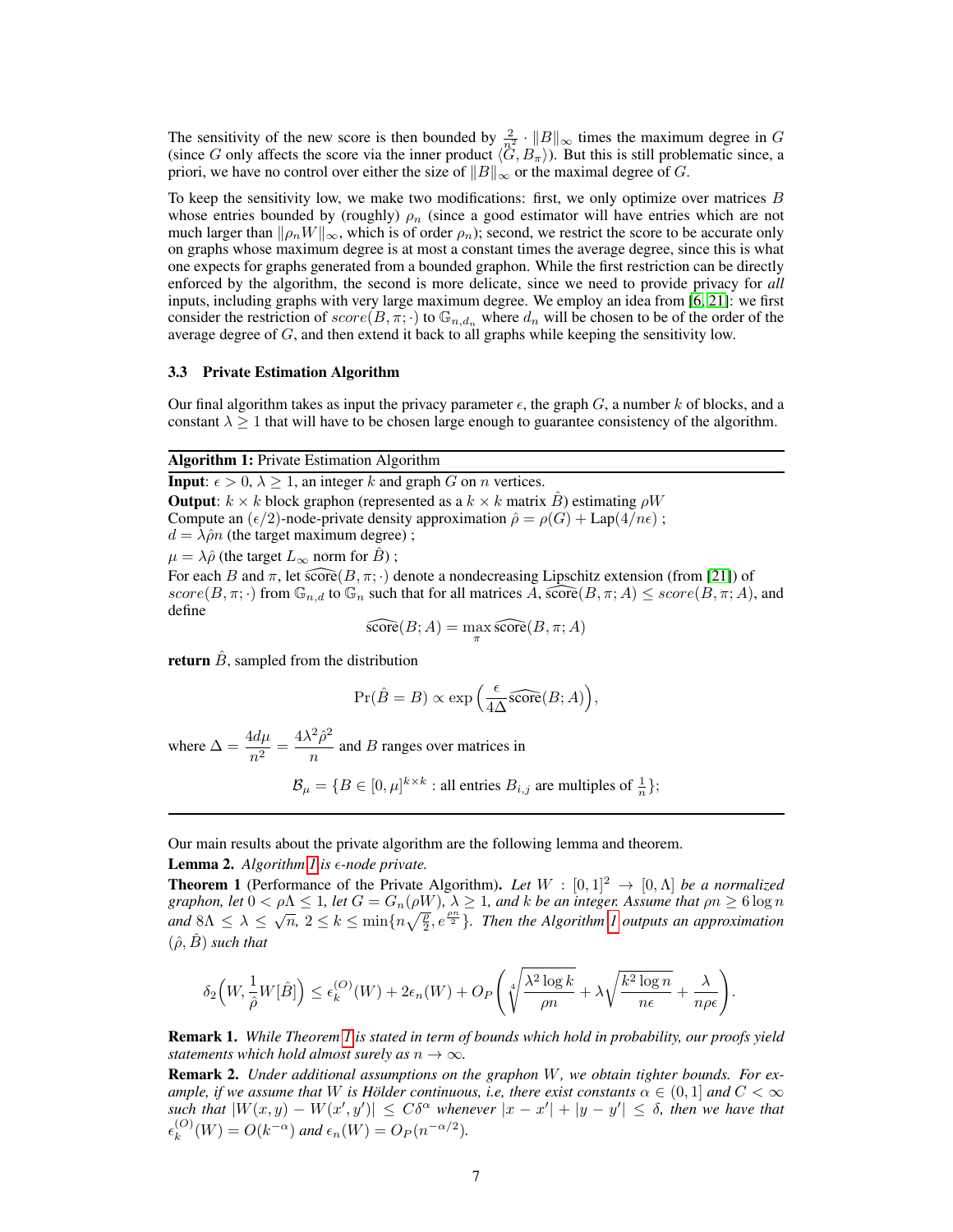Remark 3. *When considering the "best" block model approximation to* W*, one might want to consider block models with unequal block sizes; in a similar way, one might want to construct a private algorithm that outputs a block model with unequal size blocks, and produces a bound in terms of this best block model approximation instead of*  $\epsilon_k^{(O)}$  $\binom{O}{k}(W)$ . This can be proved with our *methods, with the minimal block size taking the role of* 1/k *in all our statements.*

## 3.4 Non-Private Estimation Algorithm

We also analyze a simple, non-private algorithm, which outputs the argmin of  $\hat{\delta}_2(\cdot, A)$  over all  $k \times k$  matrices whose entries are bounded by  $\lambda \rho(G)$ . (Independently of our work, this non-private algorithm was also proposed and analysed in [22].) Our bound (3) refers to this restricted least square algorithm, and does not require any assumptions on the average degree. As in (2), we suppress the algorithm, and does not require any assumptions on the average degree. As in (2), we sup<br>dependence of the error on  $\lambda$ . To include it, one has to multiply the  $O_P$  term in (3) by  $\sqrt{\lambda}$ .

# 4 Analysis of the Private and Non-Private Algorithm

At a high level, our proof of Theorem 1 (as well as our new bounds on non-private estimation) follow from the fact that for all B and  $\pi$ , the expected score  $\mathbb{E}[Score(B,\pi;G)]$  is equal to the score Score(B,  $\pi: Q$ ), combined with a concentration argument. As a consequence, the maximizer  $\hat{B}$  of  $Score(B;G)$  will approximately minimize the  $L_2$ -distance  $\hat{\delta}_2(B,Q)$ , which in turn will approximately minimize  $\|\frac{1}{\rho}W[B]-W\|_2$ , thus relating the  $L_2$ -error of our estimator  $\hat{B}$  to the "oracle error"  $\epsilon_k^{(O)}$  $_{k}^{(O)}(W)$  defined in (4).

Our main concentration statement is captured in the following proposition. To state it, we define, for every symmetric  $n \times n$  matrix Q with vanishing diagonal,  $Bern_0(Q)$  to be the distribution over symmetric matrices A with zero diagonal such that the entries  $\{A_{ij}: i < j\}$  are independent Bernouilli random variables with  $\mathbb{E} A_{ij} = Q_{ij}$ .

**Proposition 1.** Let  $\mu > 0$ ,  $Q \in [0,1]^{n \times n}$  be a symmetric matrix with vanishing diagonal, and  $A \sim Bern_0(Q)$ . If  $2 \leq k \leq \min\{n\sqrt{\rho(Q), e^{\rho(Q)n}\}}$  and  $\hat{B} \in \mathcal{B}_{\mu}$  is such that

$$
Score(\hat{B};A) \ge \max_{B \in \mathcal{B}_{\mu}}Score(B;A) - \nu^2
$$

*for some*  $\nu > 0$ , then with probability at least  $1 - 2e^{-n}$ ,

$$
\hat{\delta}_2(\hat{B}, Q) \le \min_{B \in \mathcal{B}_\mu} \hat{\delta}_2(B, Q) + \nu + O\left(\sqrt[4]{\mu^2 \rho(Q) \left(\frac{k^2}{n^2} + \frac{\log k}{n}\right)}\right).
$$
\n(8)

Morally, the proposition contains almost all that is needed to establish the bound (3) proving consistency of the non-private algorithm (which, in fact, only involves the case  $\nu = 0$ ), even though there are several additional steps needed to complete the proof.

The proposition also contains an extra ingredient which is a crucial input for the analysis of the private algorithm: it states that if instead of an optimal, least square estimator, we output an estimator whose score is only approximately maximal, then the excess error introduced by the approximation is small. To apply the proposition, we then establish a lemma which gives us a lower bound on the score of the output  $\hat{B}$  in terms of the maximal score and an excess error  $\nu$ .

There are several steps needed to execute this strategy, the most important ones involving a rigorous control of the error introduced by the Lipschitz extension inside the exponential algorithm. We defer the details to the full version.

Acknowledgments. A.S. was supported by NSF award IIS-1447700 and a Google Faculty Award. Part of this work was done while visiting Boston University's Hariri Institute for Computation and Harvard University's Center for Research on Computation and Society.